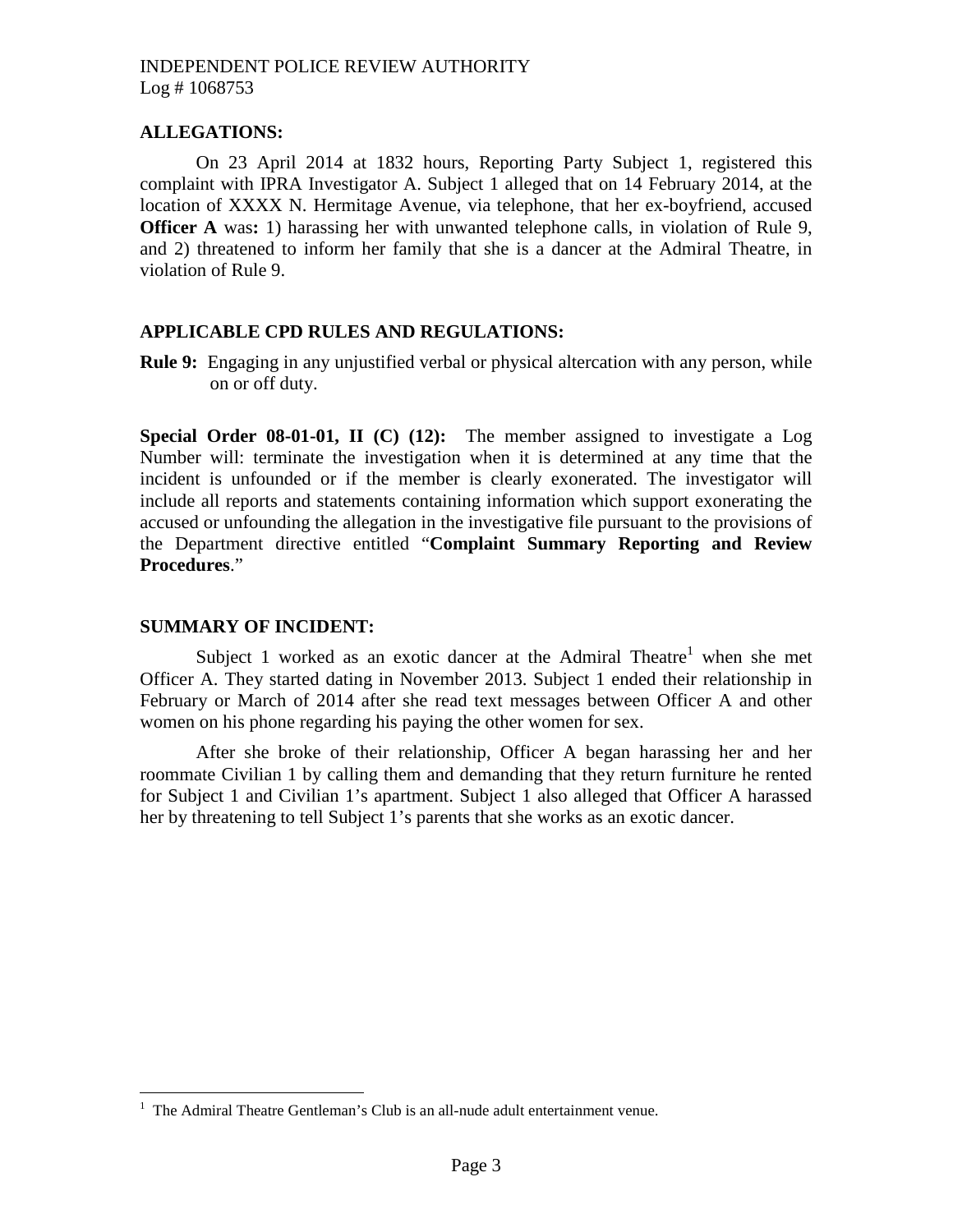### **INVESTIGATION:**

An I**nitiation Report** documented that Sergeant A generated a report on 23 April 2014 regarding alleged telephone harassment of Subject 1 by Officer A under RD#HX 234397. The report lists Civilian 1 as a witness. In the report, Subject 1 alleged that she received at least fifteen telephone calls from Officer A after their relationship ended and that she considers them harassing. According to the report, Subject 1, reported Officer A warned her that if they did not get back together then Subject 1 needed to return the furniture he gave her as a gift. Subject 1 also claimed that Officer A gave her personal information to Aaron Furniture Company so that they could secure payments from Subject 1, not Officer A. In addition, Subject 1 showed Sergeant A photographed text messages from Officer A's cell phone about his paying for sex with other women<sup>2</sup>[,](#page-1-0) which led to Subject 1 breaking up with Officer A. (Att. 4)

In a **statement** with IPRA on 25 April 2014, **Complainant Subject 1** stated she is a full time student and works part-time at the Admiral Theatre as a dancer. Subject 1 said that on an unspecified date and time in 2014, she was alone at Officer A's residence and she picked up Officer A's cellular telephone which revealed text messages between him and several unknown women. It appeared that Officer A and the women were engaged in multiple conversations about purchasing sex for money and/or prostitution. Subject 1 ended the relationship with Officer A's the next day via text message. Officer A repeatedly attempted to contact Subject 1 by calling, texting, leaving voice mail messages, and sending her gifts. Subject 1 ignored his repeated attempts to get back together. Subsequently, Subject 1 responded yes to one of Officer A's text messages confirming her address. Subject 1 said that Officer A had a bedroom set delivered to her residence. She said that she did not request the bedroom set nor did she complete or sign any paperwork. Subject 1 indicated that Officer A purchased the bedroom set on his own. Subject 1 said that after she was adamant with Officer A about not resuming their relationship, that Officer A provided Aaron Furniture Company with her phone number and address so that they could seek payment for the furniture from Subject 1.

Subject 1 said that Officer A had given other creditors her telephone number from previous items he had purchased and given her as gifts. Subject 1 had received several calls from various creditors, but she was unable to provide their names, contact information, and dates for any of them except the furniture store. Subject 1 indicated that the creditors left her voicemail messages and said they had received her number from Officer A. Subject 1 said that Officer A should not have given her name and contact information out since he purchased the items. In addition, Subject 1 received a voice mail message from Officer A indicating that he was not harassing her but merely informing her that he would be contacting her mom and workplace because she was ignoring his calls and needed to pay for some of the gifts that he had given her.

On 23 April 2014, Officer A called Subject 1's roommate Civilian 1 while Subject 1 was at work and asked that she inform Subject 1 that she needed to start paying for some of her gifts or he would contact Subject 1's mom since Subject 1 was not responsive to his calls. Officer A also told Civilian 1 to inform Subject 1 that he would

<span id="page-1-0"></span><sup>&</sup>lt;sup>2</sup> Referred for investigation by CPD Bureau of Internal Affairs under Log  $\#1074444$ .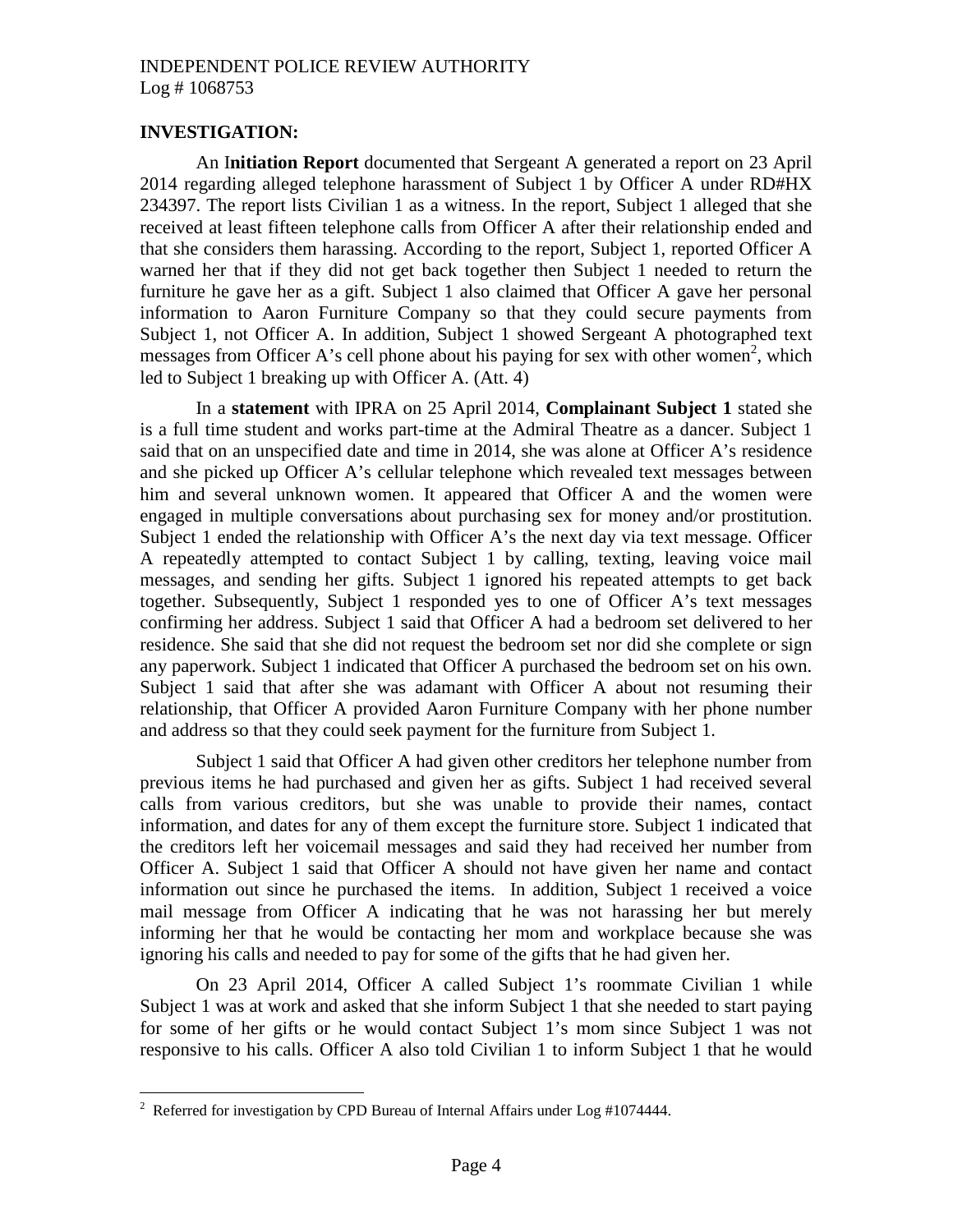tell Subject 1's mother that she was an exotic dancer if she did not take his calls. Officer A also left Subject 1 unwanted calls, texts, and a voice mail message indicating he would contact her family to reveal she was an exotic dancer. Subject 1 considered those repeated calls a form of telephone harassment. (Atts. 16 & 18)

**Civilian 1** did not respond to IPRA's attempts to have her cooperate with this investigation. (15, 17 & 20)

The **Chicago Police Department Event Query #1411410036** documents that on (DATE) Subject 1 walked into the 020 District Police Station and filed a report of telephone harassment, which was established under RD# HX234397. (Att. 8)

Detective B generated **Case** and **Supplementary Reports** under RD #HX234397, that documented Subject 1 and Civilian 1 as victims and Officer A as the suspect. Subject 1 met Officer A, who lives in her residential area, on an unspecified date and time, in June 2013 while she was working at the Admiral Theater. They went out a number of times and became involved in a relationship. During their relationship, Officer A gave Subject 1 a bedroom set. On 19 February 2014, Subject 1 ended their relationship and told him not to call her anymore, but Officer A continued to call. Officer A called Civilian 1's job and told her that he wanted the bedroom set returned. Civilian 1 asked Officer A to stop calling her and told him that she had nothing to do with it. Officer A continued to contact both victims and provided Aarons Furniture Store with Subject 1's contact information. Subject 1 said that she received several calls from the furniture store requesting payments.

It was further documented that Officer A informed Detective B that he and Subject 1 stopped dating in February of 2014. Officer A indicated that his only reason for continuing to call Subject 1 was that he rented some furniture from Aaron's Furniture for her and put the lease in his name. Officer A said he had received numerous calls from the furniture store demanding the furniture be returned. Officer A gave the furniture company's number to Subject 1, but she refused to call them and resolve the matter. Officer A concluded that he would not contact Subject 1 again.

Detective B contacted Subject 1 and she confirmed that she and Officer A dated. Subject 1 said she was under the impression that the furniture was a gift, and she was under no obligation to return it. Detective B told her the furniture was leased and that the resolution would be for her to call the furniture store and return the furniture, which she agreed to do. Detective B told Subject 1 that Officer A would not contact her anymore. Subject 1 indicated she was satisfied with the outcome and would not pursue anything further at that time. The case was suspended since the victim chose not to take any further actions. (Atts. 10 & 11)

# **CONCLUSION:**

The R/I recommends a finding of **Unfounded** for **Allegation #1** against **Officer A**, that he harassed Subject 1 with unwanted telephone calls in violation of Rule 9. By Subject 1's own admission in her statement to IPRA and as documented in the relevant police reports, Officer A's purpose in contacting her was to resolve the status of the rental furniture he obtained for her apartment. The evidence established that Officer A's